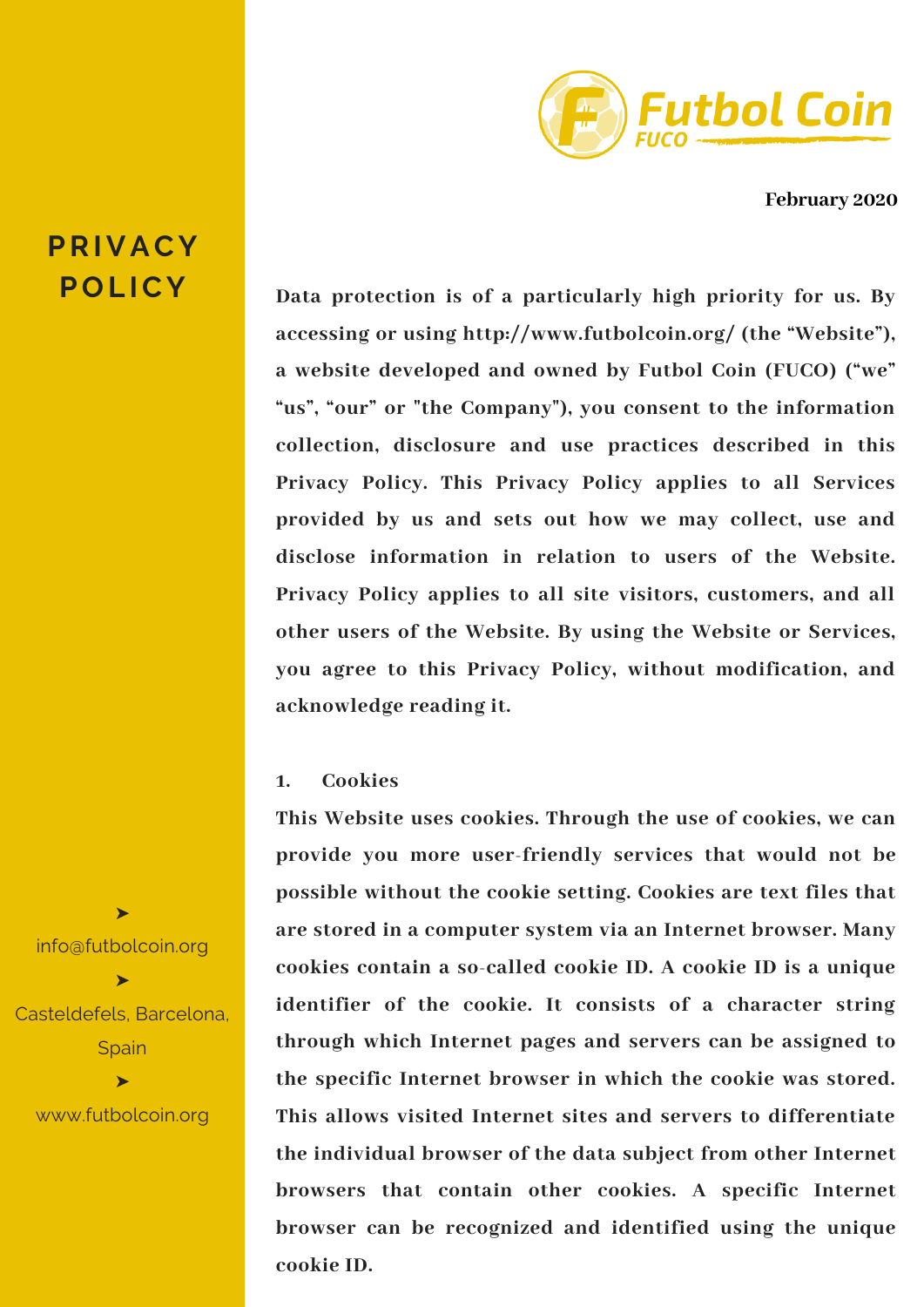

**By means of a cookie, the information and offers on our website can be optimized with the user in mind. Cookies allow us, as previously mentioned, to recognize our website users. The purpose of this recognition is to make it easier for users to utilize our website. The website user that uses cookies, e.g. does not have to enter access data each time the website is accessed, because this is taken over by the website, and the cookie is thus stored on the user's computer system. The data subject may, at any time, prevent the setting of cookies through our website by means of a corresponding setting of the Internet browser used, and may thus permanently deny the setting of cookies. Furthermore, already set cookies may be deleted at any time via an Internet browser or other software programs. This is possible in all popular Internet browsers. If the data subject deactivates the setting of cookies in the Internet browser used, not all functions of our website may be entirely usable.**

#### **2. Collection of general data and information**

**The Website collects a series of general data and information when a data subject or automated system calls up the Website. This general data and information are stored in the server log files. When using these general data and information, we do not draw any conclusions about the data subject. Therefore, we analyze anonymously collected data and information statistically, with the aim of increasing the data protection and data security of Futbol Coin (FUCO), and to ensure an optimal level of protection for the personal data we process.**

info@futbolcoin.org ➤ Casteldefels, Barcelona, **Spain** ➤ www.futbolcoin.org

➤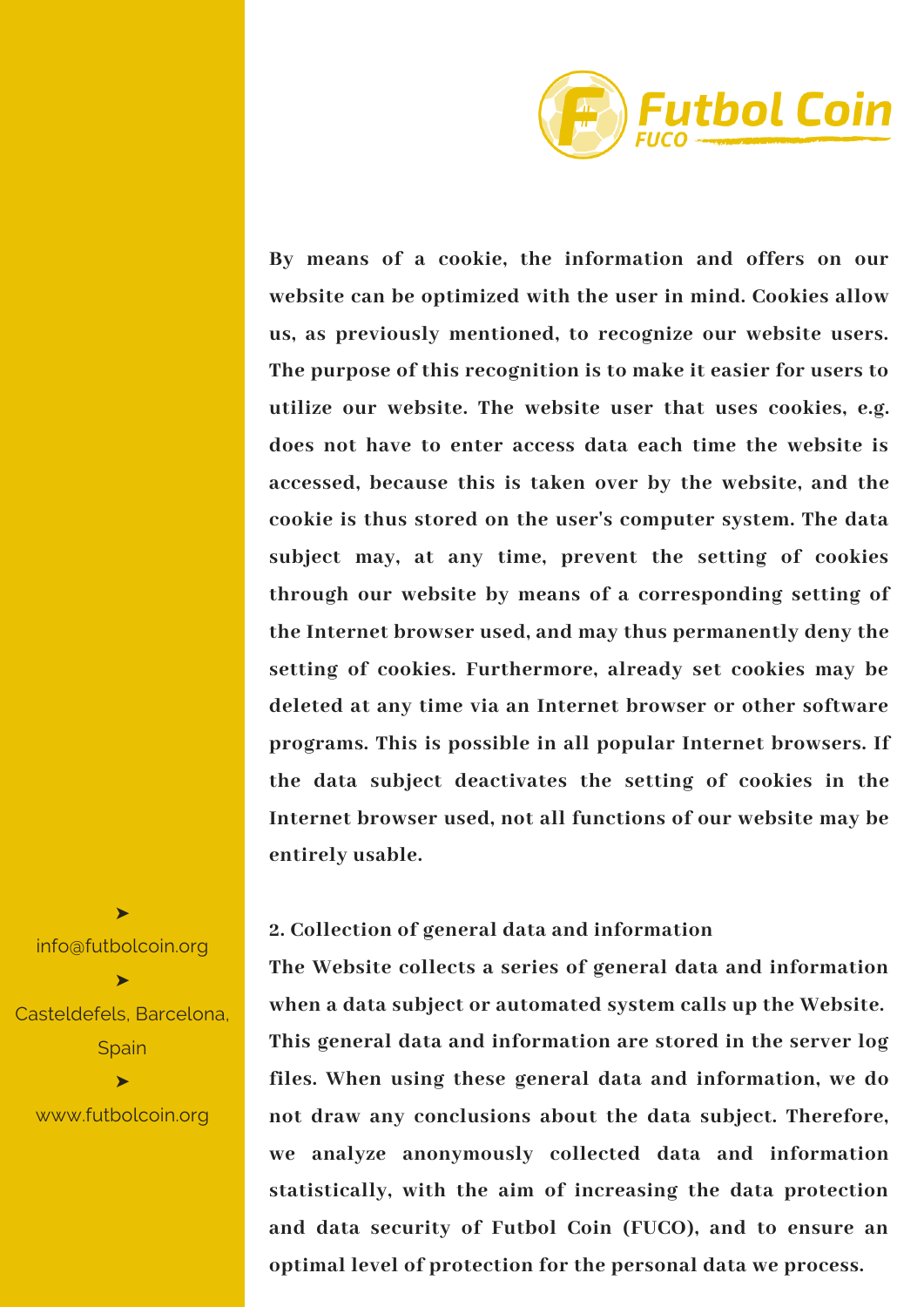

**The anonymous data of the server log files are stored separately from all personal data provided by a data subject.**

### **3. Contact possibility via the website**

**The Website contains information that enables a quick electronic contact to Futbol Coin (FUCO), as well as direct communication with us, which also includes a general e-mail address. If a data subject contacts us by e-mail or via a contact form, the personal data transmitted by the data subject are automatically stored. Such personal data transmitted on a voluntary basis by a data subject to the data controller are stored for the purpose of processing or contacting the data subject. There is no transfer of this personal data to third parties.**

#### **4. Subscription to our newsletter**

**On the Website, users are given the opportunity to subscribe to our newsletter. The input mask used for this purpose determines what personal data are transmitted, as well as when the newsletter is ordered from the controller. The Company informs its customers and business partners regularly by means of a newsletter about enterprise offers. The Company's newsletter may only be received by you if (1) you have a valid e-mail address and (2) you register for the newsletter shipping.**

info@futbolcoin.org ➤ Casteldefels, Barcelona, **Spain** ➤

➤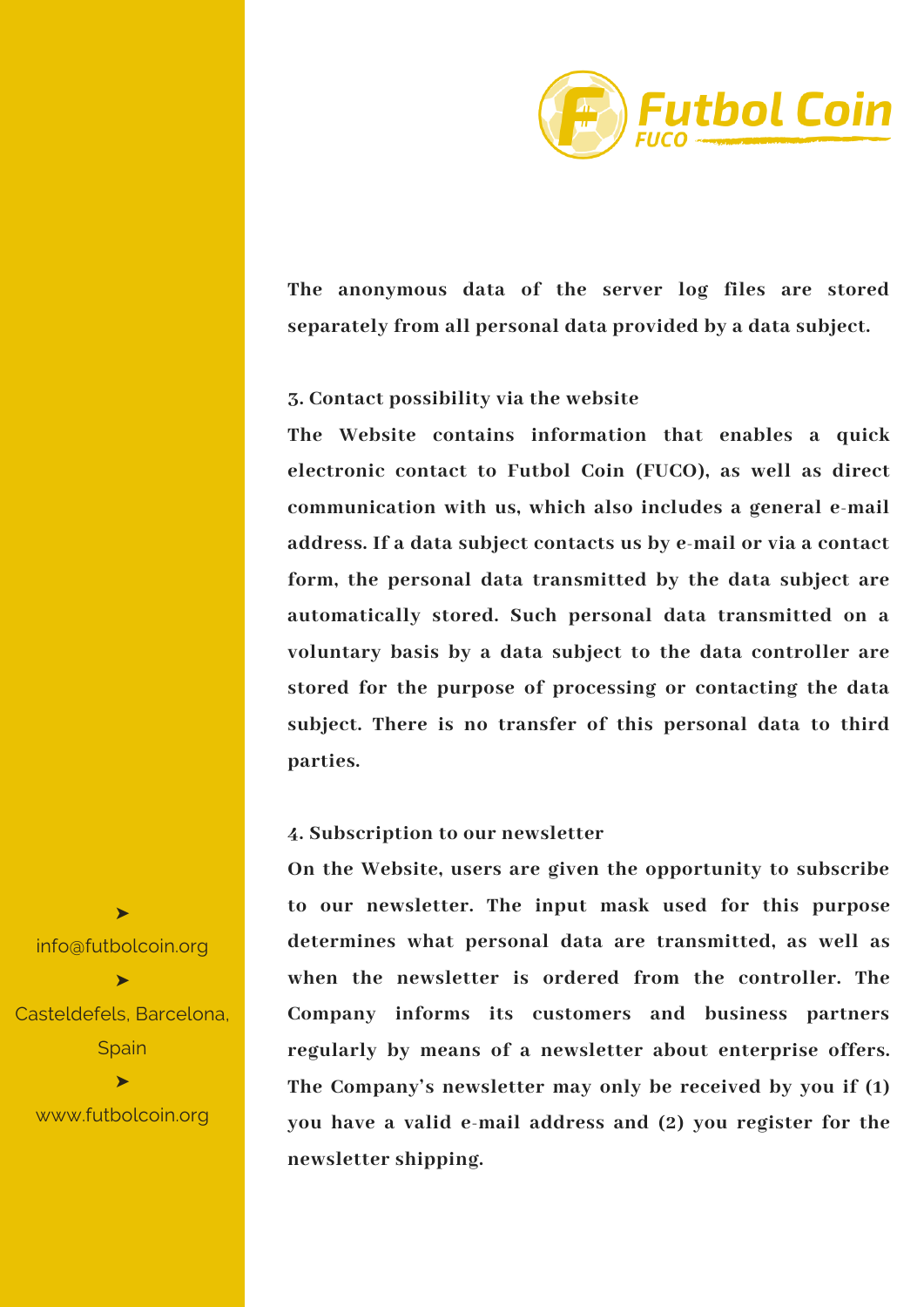

**During the registration for the newsletter, we also store the IP address of the computer system assigned by the Internet service provider (ISP) and used by the data subject at the time of the registration, as well as the date and time of the registration.**

**The collection of this data is necessary in order to understand the (possible) misuse of the e-mail on the Website, users are given the opportunity to subscribe to our newsletter. The input mask used for this purpose determines what personal data are transmitted, as well as when the newsletter is ordered from the controller.**

**The Company informs its customers and business partners regularly by means of a newsletter about enterprise offers. The Company's newsletter may only be received by you if (1) you have a valid e-mail address and (2) you register for the newsletter shipping.**

**The collection of this data is necessary in order to understand the (possible) misuse of the e-mail address of a data subject at a later date, and it therefore serves the aim of the legal protection of the controller.**

info@futbolcoin.org ➤ Casteldefels, Barcelona, **Spain** ➤

➤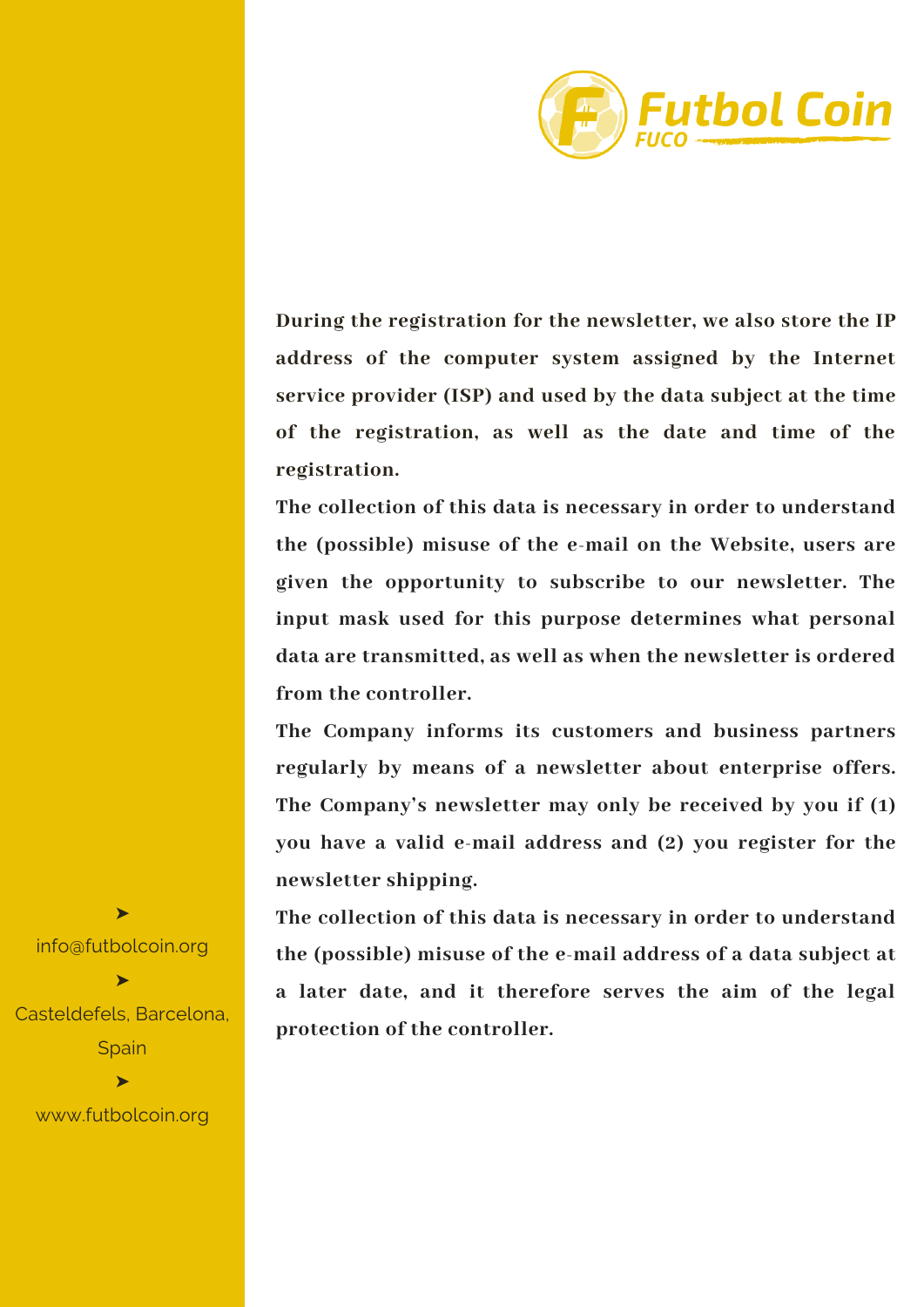

**The personal data collected as part of a registration for the newsletter will only be used to send our newsletter. In addition, subscribers to the newsletter may be informed by email, as long as this is necessary for the operation of the newsletter service or a registration in question, as this could be the case in the event of modifications to the newsletter offer, or in the event of a change in technical circumstances. There will be no transfer of personal data collected by the newsletter service to third parties. The subscription to our newsletter may be terminated by you at any time. The consent to the storage of personal data, which you have given for shipping the newsletter, may be revoked at any time. For the purpose of revocation of consent, a corresponding link is found in each newsletter.**

## **5. Routine erasure and blocking of personal data**

**We will process and store the personal data of the data subject only for the period necessary to achieve the purpose of storage, or as far as this is granted by the European legislator or other legislators in laws or regulations to which Futbol Coin (FUCO) is subject to.**

**If the storage purpose is not applicable, or if a storage period prescribed by the European legislator or another competent legislator expires, the personal data are routinely blocked or erased in accordance with legal requirements.**

info@futbolcoin.org ➤ Casteldefels, Barcelona, **Spain** ➤ www.futbolcoin.org

➤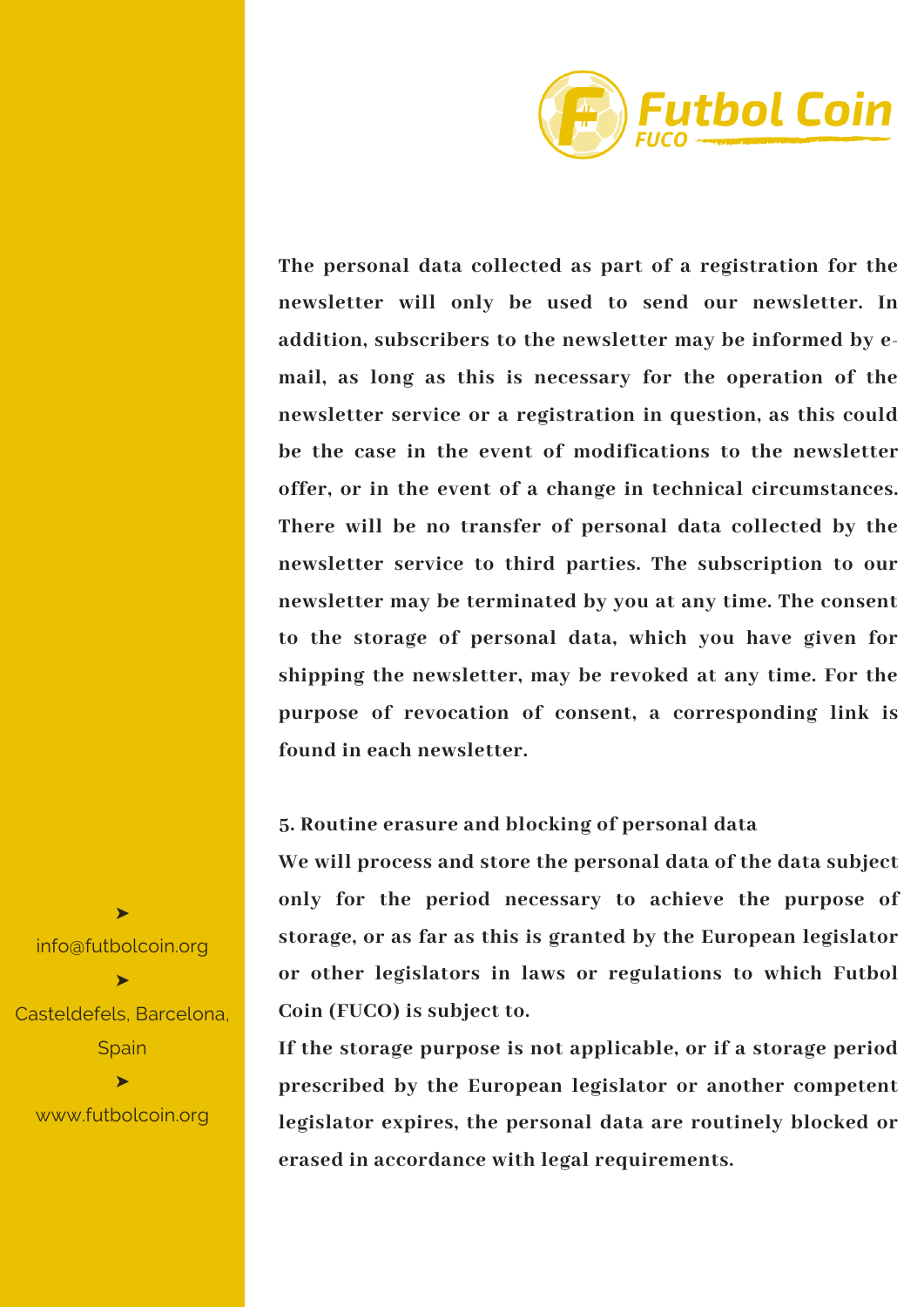

### **6. Rights of the data subject**

**Each data subject shall have the following rights granted by the European legislator in the GDPR:**

- **· Right of confirmation**
- **· Right of access**
- **· Right to rectification**
- **· Right to erasure (Right to be forgotten)**
- **· Right to data portability**
- **· Right of restriction of processing**
- **· Right to object**
- **· Automated individual decision-making, including profiling**
- **· Right to withdraw data protection consent**

**If the data subject wishes to exercise the rights concerning automated individual decision-making, he or she may at any time directly contact our Data Protection Officer and should be addressed to info@futbolcoin.org**

### **7. Legal basis for the processing**

**Art. 6(1) lit. a GDPR serves as the legal basis for processing operations for which we obtain consent for a specific processing purpose. If the processing of personal data is necessary for the performance of a contract to which the data subject is party, as is the case, for example, when processing operations are necessary for the supply of goods or to provide any other service, the processing is based on Article 6(1) lit. b GDPR.**

info@futbolcoin.org ➤ Casteldefels, Barcelona, **Spain** 

➤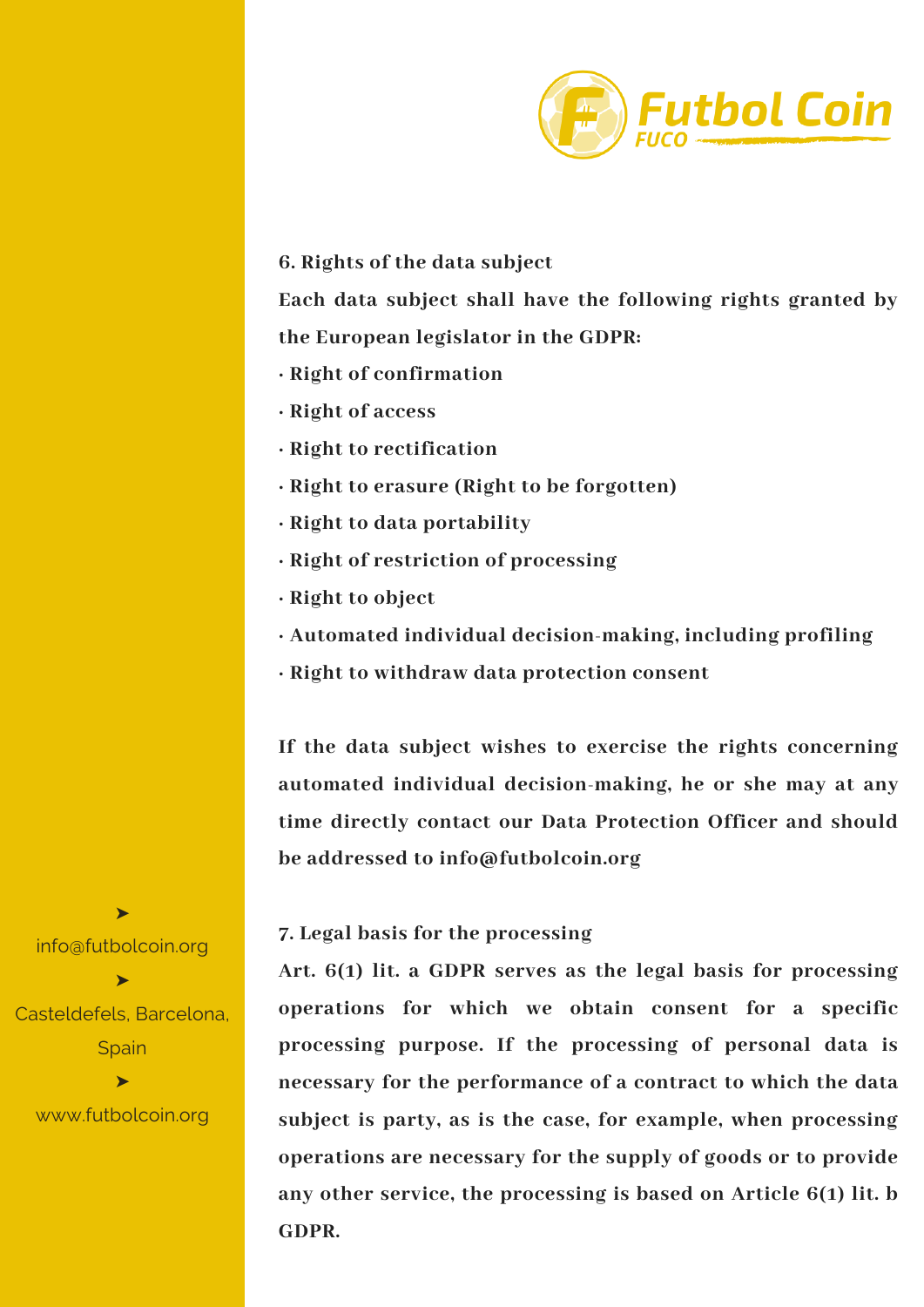

**The same applies to such processing operations which are necessary for carrying out pre-contractual measures, for example in the case of inquiries concerning our products or services. If our Company is subject to a legal obligation by which processing of personal data is required, such as for the fulfilment of tax obligations, the processing is based on Art.**

**6(1) lit. c GDPR. In rare cases, the processing of personal data may be necessary to protect the vital interests of the data subject or of another natural person. This would be the case, for example, if a visitor were injured in our company and his name, age, health insurance data or other vital information would have to be passed on to a doctor, hospital or other third party. Then the processing would be based on Art. 6(1) lit. d GDPR. Finally, processing operations could be based on Article 6(1) lit. f GDPR. This legal basis is used for processing operations which are not covered by any of the abovementioned legal grounds, if processing is necessary for the purposes of the legitimate interests pursued by our Company or by a third party, except where such interests are overridden by the interests or fundamental rights and freedoms of the data subject which require protection of personal data. Such processing operations are particularly permissible because they have been specifically mentioned by the European legislator. He considered that a legitimate interest could be assumed if the data subject is a client of the controller (Recital 47 Sentence 2 GDPR).**

info@futbolcoin.org ➤ Casteldefels, Barcelona, **Spain** ➤ www.futbolcoin.org

➤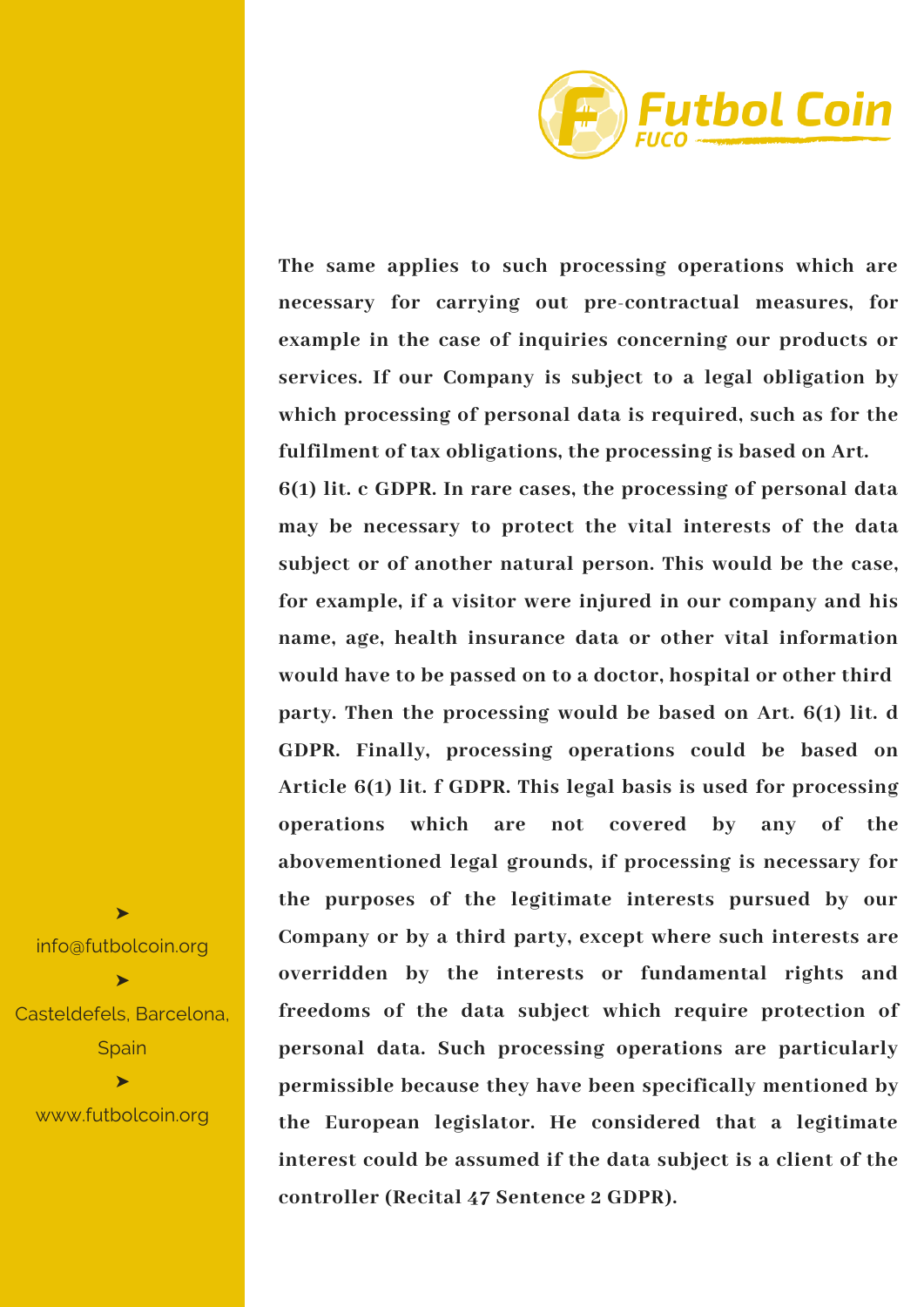

**8. Period for which the personal data will be stored**

**The criteria used to determine the period of storage of personal data is the respective statutory retention period. After expiration of that period, the corresponding data is routinely deleted, as long as it is no longer necessary for the fulfillment of the contract or the initiation of a contract.**

**9. Provision of personal data as statutory or contractual requirement**

**We clarify that the provision of personal data is partly required by law (for example tax regulations) or can also result from contractual provisions (for example information on the contractual partner). Sometimes it may be necessary to conclude a contract that the data subject provides us with personal data, which must subsequently be processed by us. The data subject is, for example, obliged to provide us with personal data when we sign a contract with him or her. The non-provision of the personal data would have the consequence that the contract with the data subject could not be concluded.**

# **10. Existence of automated decision-making**

**We may analyze your personal information to create a profile of your interests and preferences so that we can contact you with information relevant to you. We may make use of additional information about you when it is available from external sources to help us do this effectively. If you wish to exercise your rights stated in paragraph VI. concerning automated individual decision-making, you may at any time directly contact us.**

info@futbolcoin.org ➤ Casteldefels, Barcelona, **Spain** ➤

➤